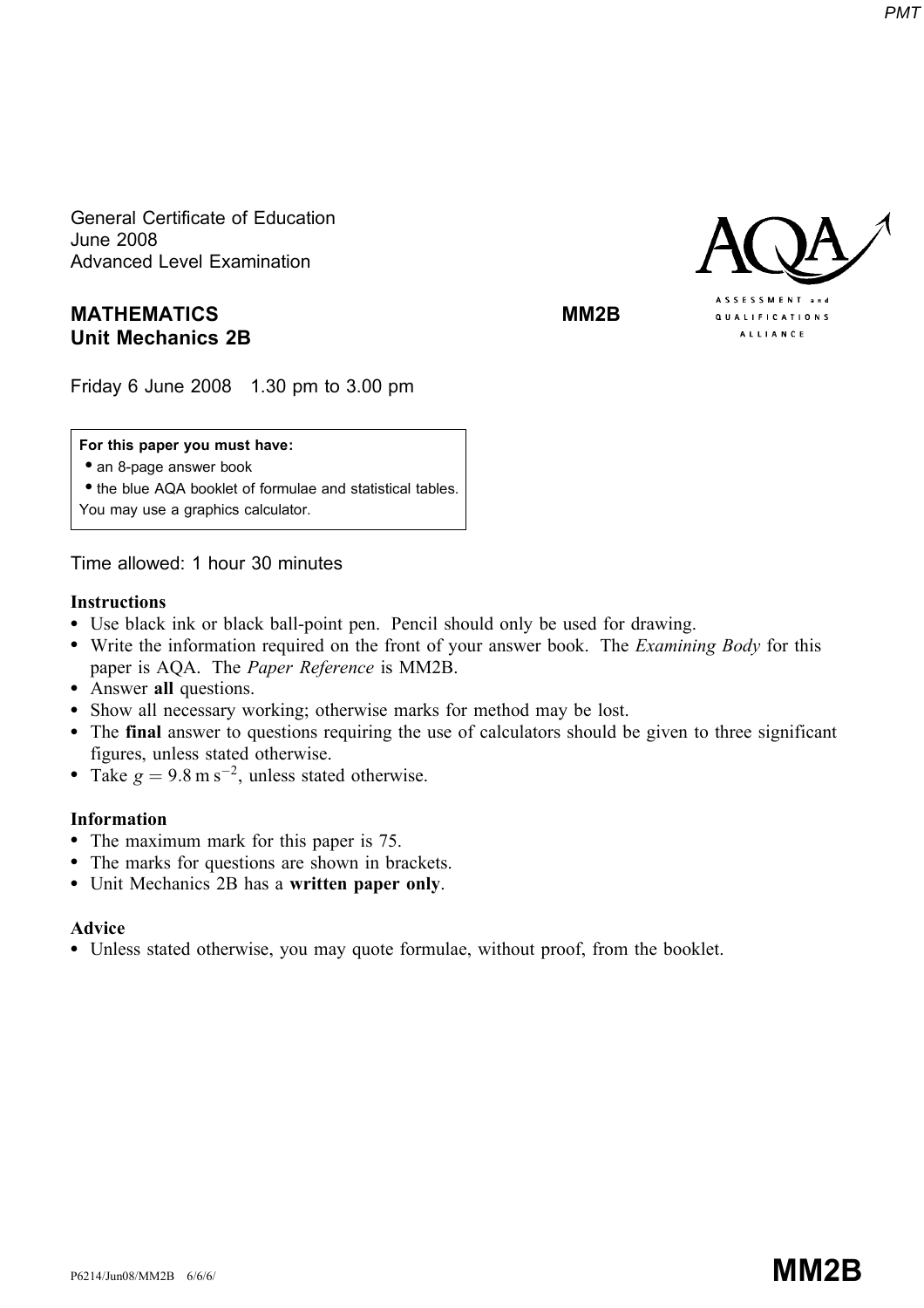#### Answer all questions.

1 A particle moves in a straight line and at time t seconds has velocity  $v \text{ m s}^{-1}$ , where

$$
v = 6t^2 + 4t - 7, \quad t \ge 0
$$

- (a) Find an expression for the acceleration of the particle at time  $t$ . (2 marks)
- (b) The mass of the particle is 3 kg.

Find the resultant force on the particle when  $t = 4$ . (2 marks)

(c) When  $t = 0$ , the displacement of the particle from the origin is 5 metres.

Find an expression for the displacement of the particle from the origin at time t. (4 marks)

2 A uniform plank, of length 6 metres, has mass  $40 \text{ kg}$ . The plank is held in equilibrium in a horizontal position by two vertical ropes attached to the plank at  $A$  and  $B$ , as shown in the diagram.



| (a) Draw a diagram to show the forces acting on the plank.                     | $(1 \text{ mark})$  |
|--------------------------------------------------------------------------------|---------------------|
| (b) Show that the tension in the rope attached to the plank at $B$ is $21g$ N. | $(3 \text{ marks})$ |

- (c) Find the tension in the rope that is attached to the plank at  $A$ . (2 marks)
- (d) State where in your solution you have used the fact that the plank is uniform.

(1 mark)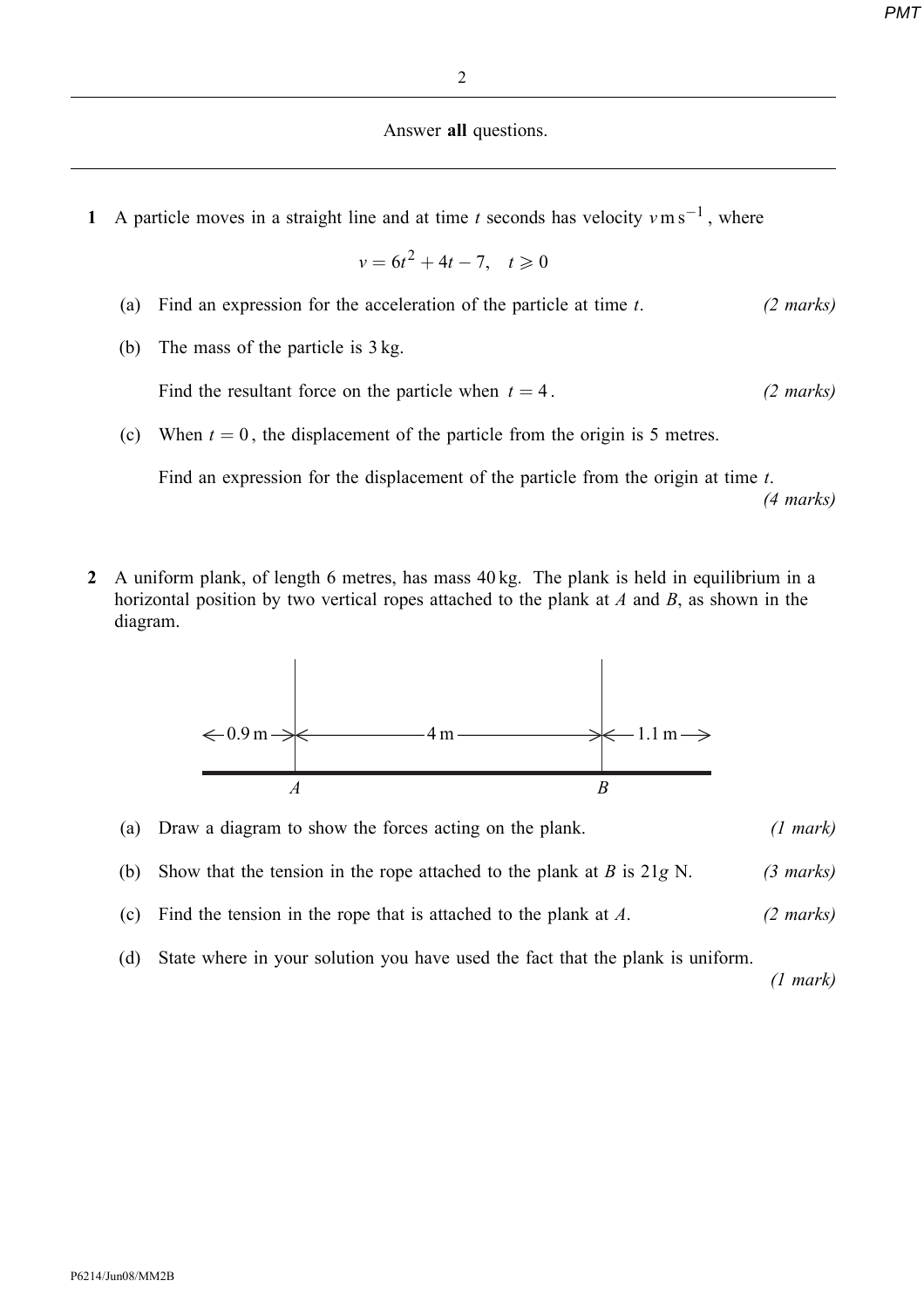3 Three particles are attached to a light rectangular lamina OABC, which is fixed in a horizontal plane.

Take *OA* and *OC* as the *x*- and *y*-axes, as shown.

Particle  $P$  has mass 1 kg and is attached at the point  $(25, 10)$ . Particle  $Q$  has mass 4 kg and is attached at the point (12, 7). Particle R has mass  $5 \text{ kg}$  and is attached at the point  $(4, 18)$ .



Find the coordinates of the centre of mass of the three particles. (4 marks)

- 4 A van, of mass 1500 kg, has a maximum speed of  $50 \text{ m s}^{-1}$  on a straight horizontal road. When the van travels at a speed of  $v \text{ m s}^{-1}$ , it experiences a resistance force of magnitude 40v newtons.
	- (a) Show that the maximum power of the van is 100 000 watts. (2 marks)
	- (b) The van is travelling along a straight horizontal road.

Find the maximum possible acceleration of the van when its speed is  $25 \text{ m s}^{-1}$ . (3 marks)

(c) The van starts to climb a hill which is inclined at  $6^{\circ}$  to the horizontal. Find the maximum possible constant speed of the van as it travels in a straight line up the hill. (6 marks)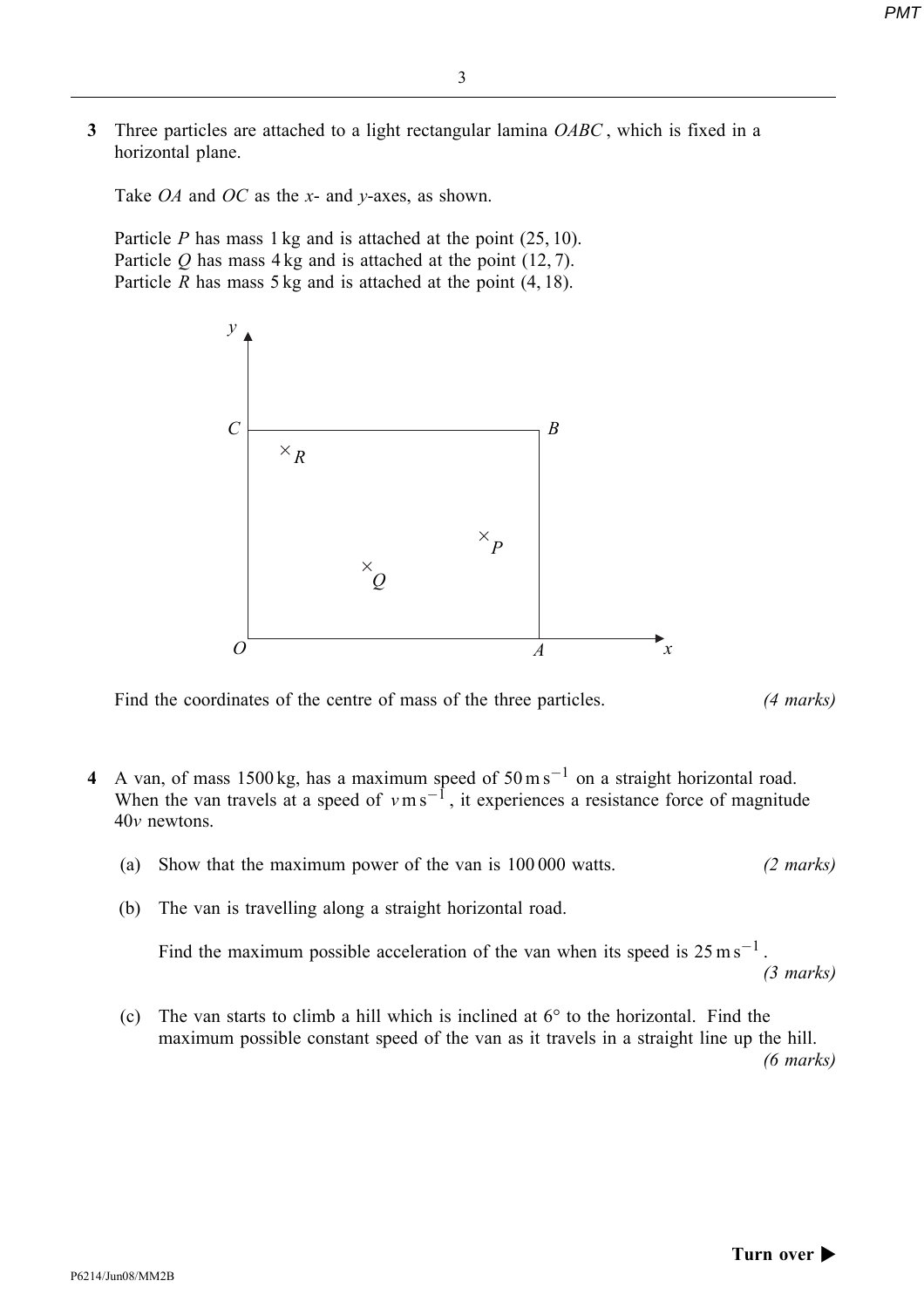5 A particle moves on a horizontal plane in which the unit vectors i and j are directed east and north respectively.

At time  $t$  seconds, the particle's position vector,  $\bf{r}$  metres, is given by

$$
\mathbf{r} = 8\left(\cos\frac{1}{4}t\right)\mathbf{i} - 8\left(\sin\frac{1}{4}t\right)\mathbf{j}
$$

| (a) | Find an expression for the velocity of the particle at time $t$ .  | $(2 \text{ marks})$ |
|-----|--------------------------------------------------------------------|---------------------|
| (b) | Show that the speed of the particle is a constant.                 | $(3 \text{ marks})$ |
| (c) | Prove that the particle is moving in a circle.                     | $(2 \text{ marks})$ |
| (d) | Find the angular speed of the particle.                            | $(2 \text{ marks})$ |
| (e) | Find an expression for the acceleration of the particle at time t. | $(2 \text{ marks})$ |
| (f) | State the magnitude of the acceleration of the particle.           | (1 mark)            |

6 A car, of mass  $m$ , is moving along a straight smooth horizontal road. At time  $t$ , the car has speed v. As the car moves, it experiences a resistance force of magnitude  $0.05mv$ . No other horizontal force acts on the car.

(a) Show that

$$
\frac{dv}{dt} = -0.05v \t\t (1 mark)
$$

(b) When  $t = 0$ , the speed of the car is  $20 \text{ m s}^{-1}$ .

Show that  $v = 20e^{-0.05t}$ . (4 marks)

(c) Find the time taken for the speed of the car to reduce to  $10 \text{ m s}^{-1}$ . (3 marks)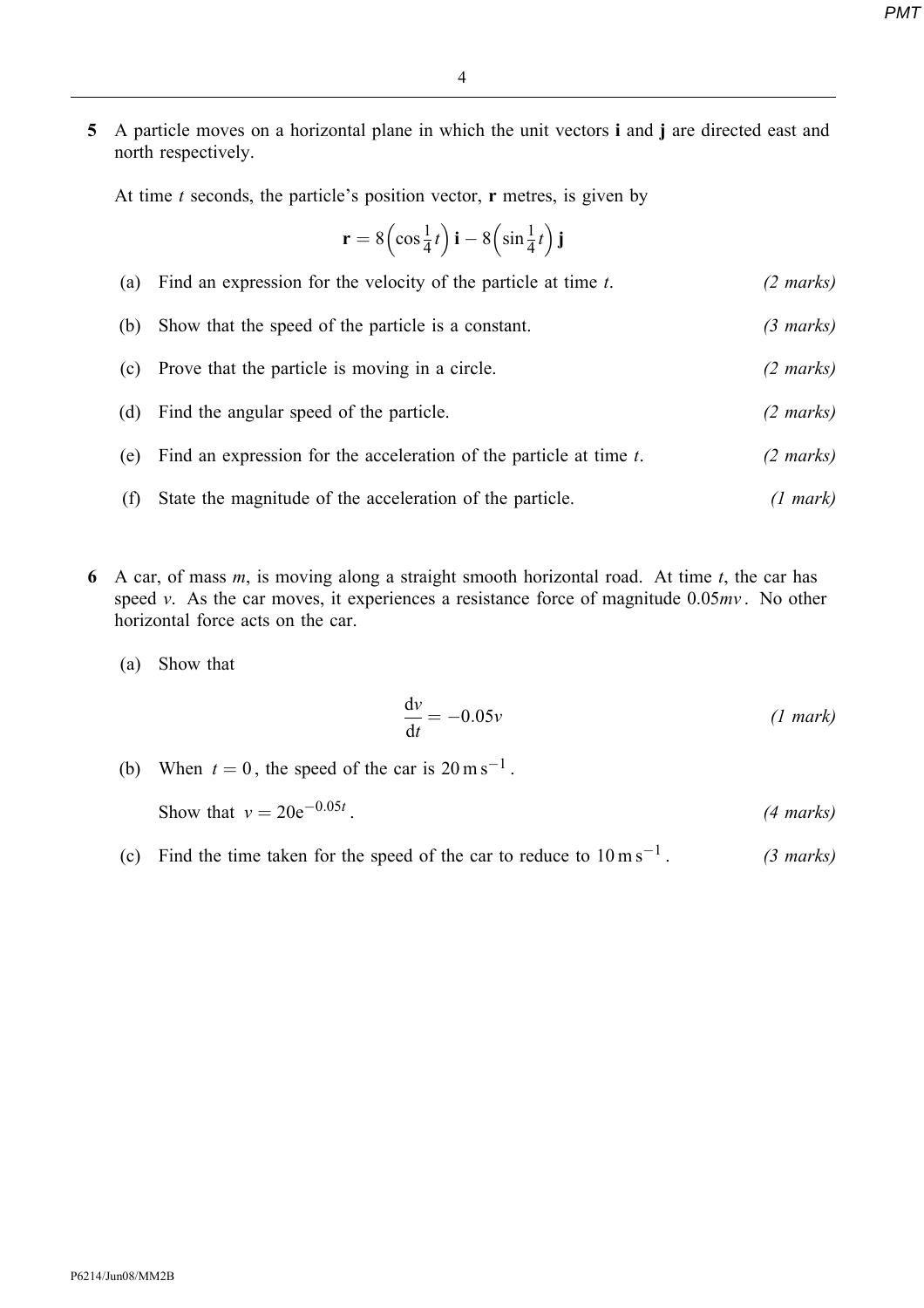7 A small bead, of mass  $m$ , is suspended from a fixed point  $O$  by a light inextensible string, of length a. The bead is then set into circular motion with the string taut at  $B$ , where  $B$  is vertically below  $O$ , with a horizontal speed  $u$ .



- (a) Given that the string does not become slack, show that the least value of u required for the bead to make complete revolutions about O is  $\sqrt{5ag}$ . (5 marks) the bead to make complete revolutions about O is  $\sqrt{5ag}$ .
- (b) In the case where  $u = \sqrt{5ag}$ , find, in terms of g and m, the tension in the string when the bead is at the point  $C$ , which is at the same horizontal level as  $O$ , as shown in the diagram. (3 marks)
- (c) State one modelling assumption that you have made in your solution. (1 mark)

#### Turn over for the next question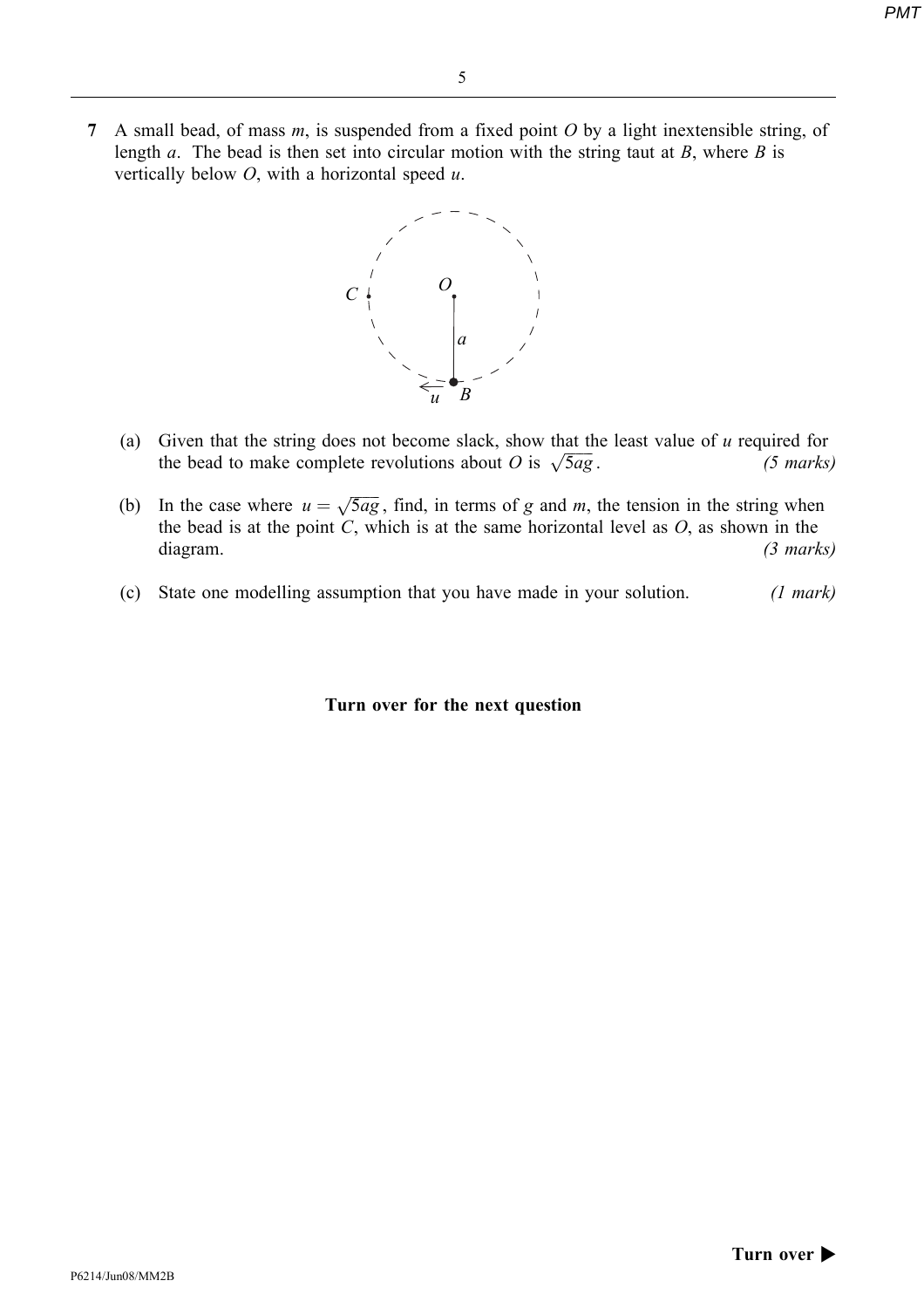8 (a) Hooke's law states that the tension in a stretched string of natural length  $l$  and modulus of elasticity  $\lambda$  is  $\frac{\lambda x}{l}$  $\frac{dS}{dt}$  when its extension is x.

Using this formula, prove that the work done in stretching a string from an unstretched position to a position in which its extension is e is  $\frac{\lambda e^2}{2l}$ .  $(3$  marks)

- (b) A particle, of mass 5 kg, is attached to one end of a light elastic string of natural length 0.6 metres and modulus of elasticity 150 N. The other end of the string is fixed to a point O.
	- (i) Find the extension of the elastic string when the particle hangs in equilibrium directly below O. (2 marks)
	- (ii) The particle is pulled down and held at the point  $P$ , which is 0.9 metres vertically below O.

Show that the elastic potential energy of the string when the particle is in this position is  $11.25$  J. (2 marks)

(iii) The particle is released from rest at the point  $P$ . In the subsequent motion, the particle has speed  $v \text{ m s}^{-1}$  when it is x metres **above P**.

Show that, while the string is taut,

$$
v^2 = 10.4x - 50x^2
$$
 (7 marks)

(iv) Find the value of x when the particle comes to rest for the first time after being released, given that the string is still taut. (2 marks)

## END OF QUESTIONS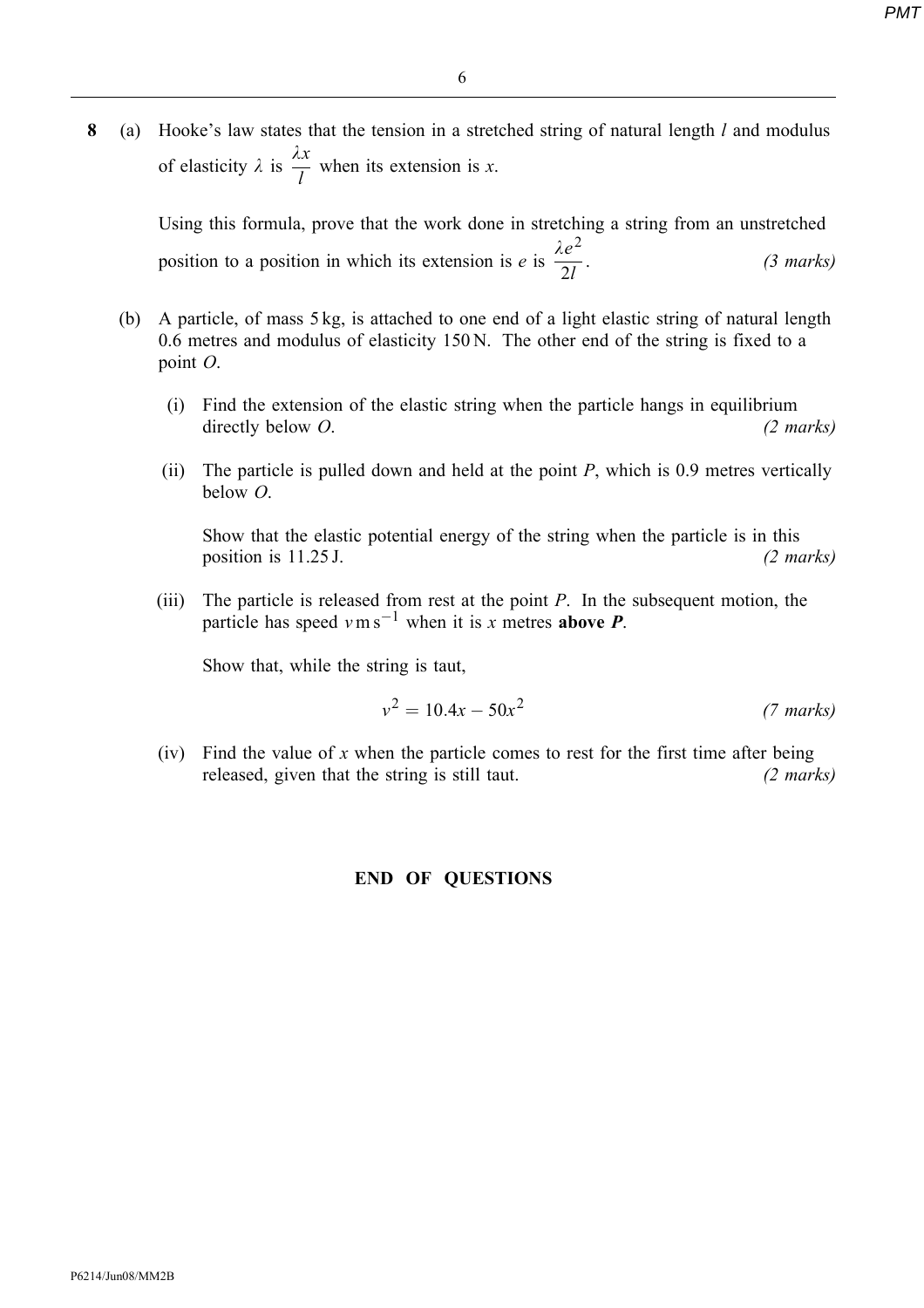There are no questions printed on this page